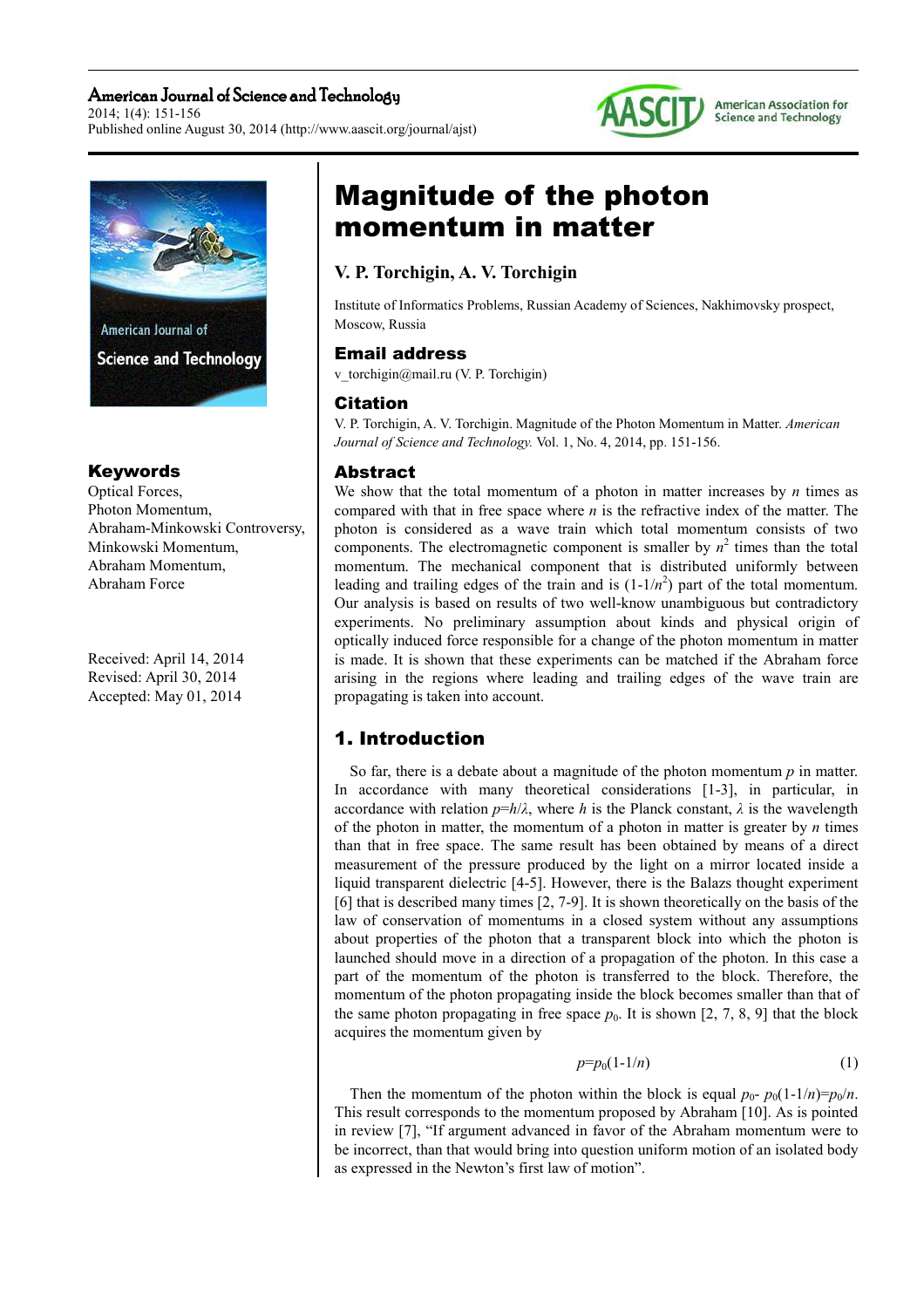Hitherto all attempts to match rival results of the experiments failed because a reason of this discrepancy is not found out. Recognition that both results are correct [9] because they correspond to experiments is insufficient. An explanation is required why the momentums are different. We present our explanation and show that the Abraham density force arising in regions where the photon is propagating ought to be taken into account. In this case various known thought experiments and experimental evidence are consistent with each other completely.

#### 2. Notions and Definitions

Above all things, it is worthwhile to note that our notion about the momentum of light is taken from mechanics where this notion was introduced several centuries ago for a body of mass *M* moving at speed *v* as a production of *Mv*. In accordance with Newton the momentum characterizes the "quantity of motion". A reason of a change of the momentum  $p$  is a force  $f$  and in accordance with the second Newton law d*p*/d*t*=*f*. In a closed system (one that does not exchange any matter with the outside and is not acted on by outside forces) the total momentum is constant. This fact, known as the law of conservation of momentum, is implied by Newton's laws of motion. [11, 12]. A magnitude of the momentum of a light pulse propagating in vacuum is generally accepted and is equal  $E_{\text{pulse}}/c$ , where  $E_{\text{pulse}}$  is the energy of the light pulse. A photon is considered as the light pulse where  $E_{\text{pulse}}=h\nu$ ,  $\nu$  is the frequency of the photon

If a continuous plane light wave is considered, its momentum is equal to infinity. In this case the momentum density given by  $g = [E \Box H]/c^2 = \varepsilon_0 E^2/c$  is considered where *E* is the strength of the electrical field. The field is changed harmonically as  $E_0$ Sin $\omega t$  for the light wave. Then the momentum density averaged over period of oscillation is given by  $\langle g \rangle = \varepsilon_0 E_0^2 / (2c) = W_0/c$  where  $W_0 = \varepsilon_0 E_0^2 / 2$  is the energy (electrical plus magnetic) density of the light wave averaged over period of oscillation,  $E_0$  is the amplitude of the alternate electrical field . The momentum flux density (MFD) of the continuous plane light wave in free space is given by  $(W_0 c)/c=W_0$  [J/m<sup>3</sup>=N/m<sup>2</sup>]. We will call this MFD by the electromagnetic one because no material objects take part in its production. A mechanical pressure *P* applied to a body transmits to the body the mechanical MFD equal  $P$  [N/m<sup>2</sup>=J/m<sup>3</sup>].

There are optically induced forces (OIF) produced by the light propagating in an optical medium. As a result, the light interacts with matter (an exchange of the momentums between the light and matter takes place) and, therefore a propagation of light is accompanied by a change of the mechanical MFD in a general case. The law of the conservation of the momentums and the third Newton law are valid at this interaction. As a result, each OIF changes the mechanical MFD of matter. In turn, a counterpart of the MFD that arises in accordance with the third Newton law changes the electromagnetic MFD of light. Thus, each

interaction is accompanied a redistribution between mechanical and electromagnetic MFDs. A sum of these MFDs is not changed. Usually, relations between electromagnetic and mechanical MFDs before interaction are known. The mechanical momentum of any light wave in free space is equal zero. In this case, having known a distribution of OIF in space and time, a behavior of the mechanical and electromagnetic MFDs in space and time can be calculated.

### 3. Contradiction between **Experiments**

The MFD of the block in accordance with Eq. (1) is changed from 0 to  $W_0(1-1/n)\tau$  in time interval  $0 \dots \tau$  where  $\tau$ is duration of the light pulse. In this case the pressure on the front face of the block when the photon is entering the block is given by

$$
P = W_0(1 - 1/n) \tag{2}
$$

A generally accepted interpretation of this result is the following. The MFD of the light pulse in free space is equal  $W<sub>0</sub>$ . The mechanical MFD that is transferred to the block is given by Eq. (2). Then MFD of the light pulse inside the block is equal to  $W_0/n$ . As is noted by authors of [7], "only the conservation of momentum and the uniform motion of the center of mass-energy are used, and it is difficult to see how any components of our derivation could seriously be open to question". Indeed, Eq.(1) derived for the photon where duration of the wave train  $\tau$  is negligible small as compared with duration *T* of propagating of the light pulse through the block is not open to question. However, a conclusion that the MFD of the photon inside the block is equal to  $W_0/n$  is open to question when forces arising in regions of the block where the photon is propagating are taken into account. These forces are not taken into account because it was supposed that the photon enters the block instantly.

There is another thought experiment [13] where no assumption about kinds and physical origin of OIF is also made. A continuous light wave is reflected in serial from two parallel reflectors of a plane optical resonator located in free space. Block used in the Balazs thought experiment is imbedded in the resonator. It is shown that a net force applied to the block is equal zero. The pressure on the front face of the block produced by a travelling continuous light wave which MFD is equal  $W_0$  is given by

$$
P_M = W_0(1 - n) \tag{3}
$$

The pressure on the back face is equal  $-P_M$ . In this case the block is expanded by the pressures only. There is the following result of the real experiment performed by Jones *et al* [5]. The radiation pressure exerted on the mirror immersed in a dielectric medium is proportional to the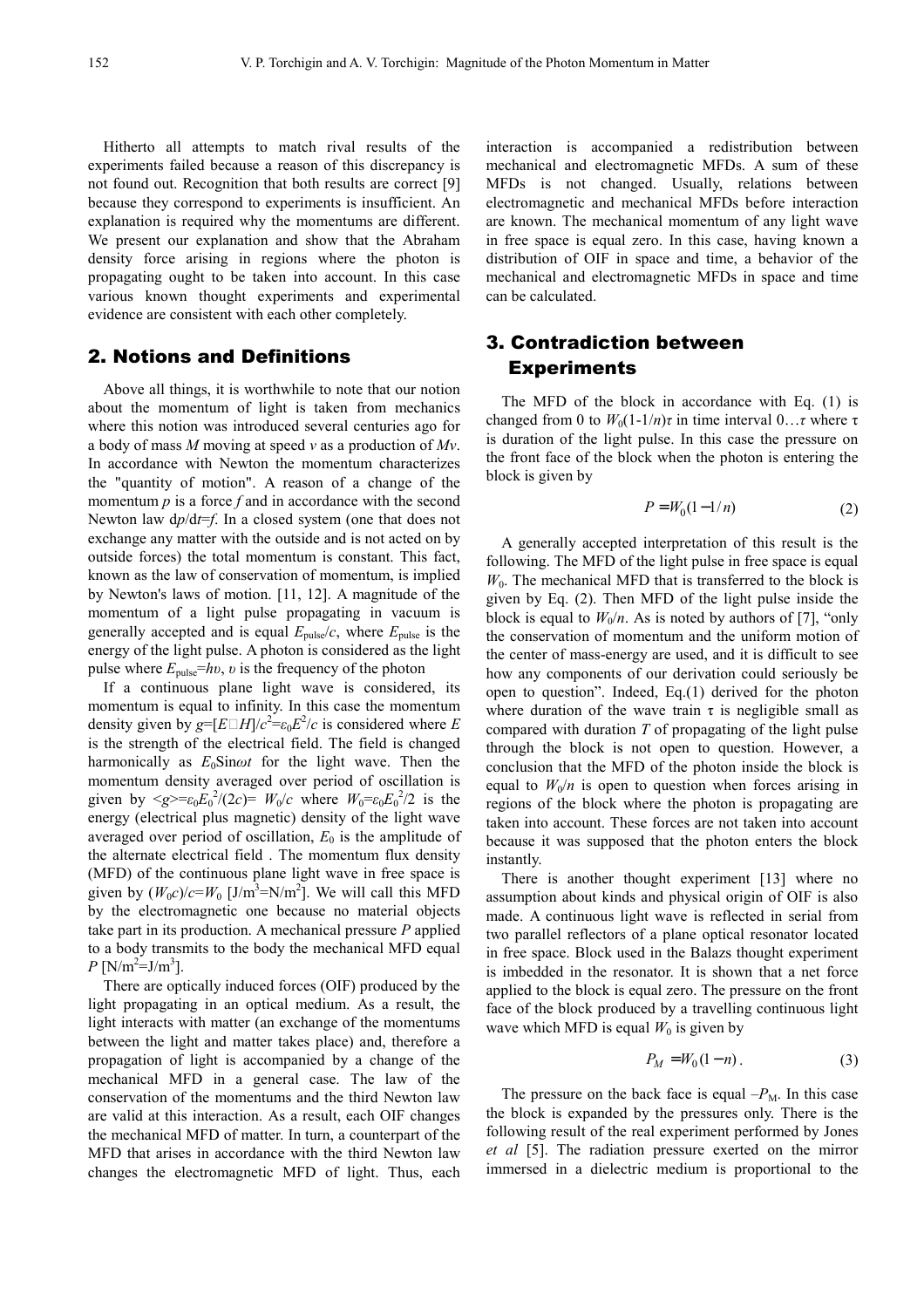refractive index of the medium. An accuracy of this effect was 0.05%. Without a doubt, there is a steady-state in the experiment and no light pulses take part in the experiment. Thus, the momentum of a continuous light wave in matter increases by *n* times as compared with that in free space. Unambiguous results obtained from thought and real experiments are a reliable basis for the verification of any theory.

### 4. Resolution of a Contradiction between Experiments

The first attempts to resolve the contradiction was undertaken by Jones [14]. He considered the photon as a "wave train" or a "light pulse" and believed that "besides the backwards impulse on the refracting interface there is also a forward bodily impulse communicated to the medium, while the wave is travelling…". However, Jones was not able to explain a physical nature of a rise of the forward bodily impulse. He writes "We are not able to specify the details of how this body impulse is created, but merely point out that it is demanded by the simple considerations of mechanics". Following Jones, we believe that the additional pressure  $P_A$  produced by the leading edge of the light pulse should be equal to a difference between pressures given by Eqs. (2) and (3). In this case

$$
P_A = W_0(n - 1/n) \tag{4}
$$

The additional pressure produced by the trailing edge of the pulse should be equal to  $-P_A$ . Let us assume that  $\tau < T$ , where  $\tau$  is duration of the wave train,  $T$  is time of propagation of the wave train through the block. In this case a process of propagation of a light pulse through the block in the Balazs thought experiment looks like as follows. When only the leading edge of the pulse is propagating inside the block, there are two pressures applied to the block. Negative pressure given by Eq. (3) is applied to the front face of the block. Positive pressure given by Eq. (4) is applied to the region where the leading edge is propagating. Time instants when these pressures are terminated are identical and are equal *t*=*τ*. As a result, a total pressure on the block is given by  $W_0(1-n)+W_0(n-1)$  $1/n$ =*W*<sub>0</sub>(1-1/*n*). This is in accordance with Eq.(2). Thus, the pressure applied to the block obtained from the Balazs thought experiment can be obtained on an assumption that additional pressure in accordance with Eq. (4) takes place in the region where the leading edge of the pulse is propagating. Unlike the notion of the Balazs thought experiment that the pressure on the front face of the block is positive and is given by  $Eq.(2)$ , there is the negative pressure given by Eq.(3). Additional pressure  $P_A$  given by Eq. (4) that is applied to the region where the leading edge is propagating rather than to the front face of the block should be taken into account to obtain *P* in accordance with Eq. (2).

When the trailing edge enters the block, the negative

pressure in accordance with Eq. (3) disappears. In the same time the negative additional pressure  $-P_M$  in accordance with Eq.(4) in the region where the trailing edge is propagating arises. A sum of pressures produced by the leading and trailing edges of the pulse is equal to zero and the center of mass of the block moves uniformly.

The leading edge of the pulse produces the positive mechanical MFD  $W_0(n-1/n)$  in regions where it is propagating. The trailing edge of the pulse produces the negative mechanical MFD  $-W_0(n-1/n)$  in regions where it is propagating. As a result, the mechanical MFD is different from zero in the region between the leading and trailing edges of the pulse. The electromagnetic component of MFD of the pulse decreases by  $-W_0(n-1/n)$  and becomes equal  $W_0/n$ . Both the electromagnetic and mechanical components are propagating together at light speed in the block *c*/*n*. Thus, unlike a general accepted interpretation of the Balazs thought experiment, the mechanical component accompanies the electromagnetic one and, as will be shown, also produces pressure on the reflector like the electromagnetic component does.

A process of propagation of the pulse in the block can be imagined in two ways. First, two pressures  $W_0(n-1/n)$  and - $W_0(n-1/n)$  in the regions where leading and trailing edges are propagating are connected with the pulse which MFD is equal  $nW_0$ . Second, the mechanical component of MFD  $W_0(n-1/n)$  accompanies the pulse which MFD is equal  $W_0/n$ . A penetration of the mechanical component in new regions of the block is accompanied by a rise of the pressure that provides a rise of the mechanical component in the new regions. In our opinion, the first way is preferable because well-known from mechanics notions about momentums and pressures are used. A notion about the mechanical component of MFD of the light pulse is used in the second way. Properties of this component are required to study to use it in practical applications.

When the leading edge leaves the block, positive pressure  $P_M$  in accordance with Eq. (3) arises on the back face of the block. In the same time positive pressure in the region where the leading edge is propagating disappears but the negative additional pressure produced by the trailing edge of the pulse remains. As a result, a sum of pressures is negative and is equal  $-W_0(1-1/n)$ . This sum provides a negative acceleration to the center of mass of the block. The center of mass stops when the trailing edge leaves the back face of the block. This picture is in a full compliance with results of the Balazs thought experiment. As is seen, no notion about the Abraham or Minkowski momentums has been used.

A replacement ∆*z* of the center of mass of the block that takes place in accordance with the Balazs thought experiment after transmission of the photon through the block can be explained alternatively as a majority of replacements of mass ∆*M* located between the leading and trailing edges of the pulse. The leading edge of the pulse provides a motion of the region where the edge is propagating. This motion continues until the trailing edge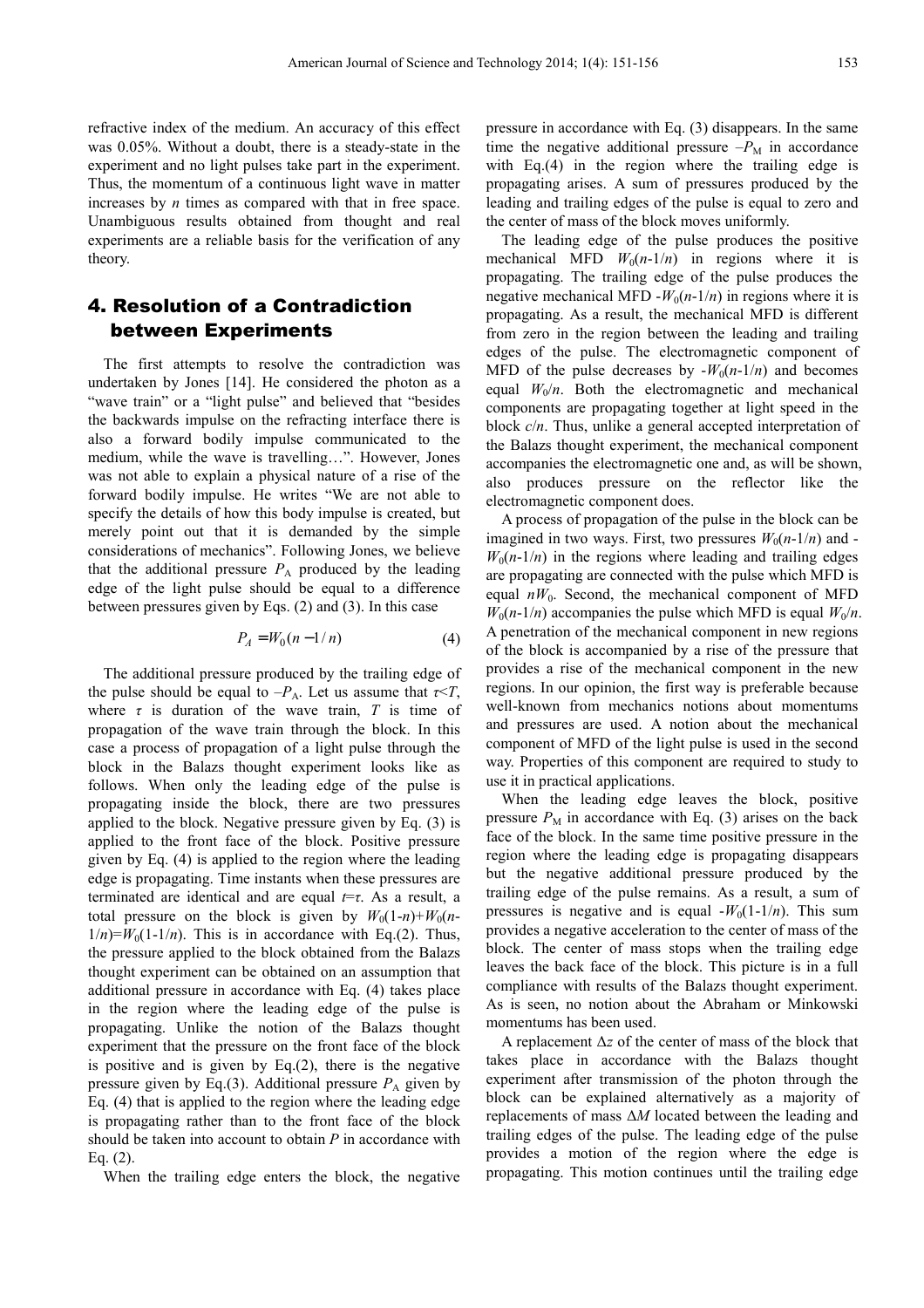propagating through the region stops it. Thus, the region is moving for time  $\tau$  and travels distance  $\Delta z_1$ . This is valid for all region of the block. As a result the block travels as an indivisible whole distance  $\Delta z_1$  for time  $\tau$ +*T*. It is worthwhile to pay attention that whole block travels distance  $\Delta z_1$  for very small time measured by picoseconds if its length  $L$ <10 cm. Replacement  $\Delta z_1$  can be determined from the following proportion. The momentum density *τW*<sub>0</sub>(1-1/*n*) corresponds to replacement  $\Delta z = (n-1)Lh\nu(Mc^2)$ where *M* and *L* are the mass and length of the block, respectively [7]. Then mechanical momentum density *τW*<sub>0</sub>(*n*-1/*n*) provides replacement  $\Delta z_1 = \Delta z(n-1/n)/(1-1/n)$ =  $(n+1)\Delta z$ .

In the same time there is negative replacement  $\Delta z_2 = n\Delta z$ due to momentum density  $\tau W_0(1-n)$  transferred to the block through the front face and momentum density  $-\tau W_0(1-n)$ transferred to the block through the back face with time delay *T*. As is seen,  $\Delta z = \Delta z_1 + \Delta z_2$ . Behaviors of the block due to these replacements are perfectly different. The whole block is replaced by  $\Delta z_1$  in time interval *T*. The replacement of the block at ∆*z*<sub>2</sub> consists of negative replacement ∆*z*<sub>3</sub> of the region near the front face and positive replacement ∆*z*<sup>4</sup> of the region near the back face. As a result of transient processes a sum of  $\Delta z_3 + \Delta z_4$  gives  $\Delta z_2$ . The time constant of these processes is determined by the sound speed in matter that is smaller than the light speed by five orders of magnitude. These processes are terminated when the light pulse has propagated at great distance above  $10<sup>5</sup>L$ .

As is seen, a transmission of the momentum to the block differs essentially from the simplest view accepted in the interpretation of the Balazs thought experiment where it is supposed that the momentum of the pulse simply decreases to *n* times at entering the block and recovers its value at exiting the block. In reality, it is a complex procedure where the propagation is accompanied by various pressures arising in various regions of space in various time instants. These pressures produce various mechanical momentums of different signs in different regions of the block. The light pulse transmits to the block mechanical momentums of different signs and leaves the block at light speed.

Replacements  $\Delta z_1$  and  $\Delta z_2$  are not taken into account in the general accepted interpretation of the Balazs thought experiment. Only their sum is considered. Because of this there is the contradiction between the Balazs and Jones experiments.

Alternatively, we can imagine the mechanical component of MFD as a small mass  $m=(L/c)W_0(n 1/n)/(c/n) = (E_{\text{pulse}}/c^2)(n^2-1)$  that is distributed between edges of the pulse and is propagating together with the pulse at speed  $c/n$ , and provides the mechanical momentum given by Eq. $(4)$ .

Thus, a joint consideration of all forces enables one to match contradictory results of the Balazs and Jones experiments. No notion about the Abraham or Minkowski momentum of light is required to interpret a behavior of the block derived from the Balazs thought experiment as well as the pressure produced on a reflector in the Jones experiments. The simplest description of propagation of light in matter can be presented as follows. When a continuous light wave enters the block, there is a steadystate and the MFD of the wave increases by *n* times. When a steady-state is absent and the energy flux density of the light changes in time, additional pressures in accordance with Eq. (4) ought to be taken into account at propagation of light in matter. These pressures change the mechanical momentum of the matter and the counterpart of these pressures change the momentum of light. As is seen, only well-known notions and relations are used.

Let us next analyze an origin of pressure on the leading and trailing edges of a light pulse given by Eq. (4). The density force on the leading edge of the pulse where the energy density *W* is changed from 0 to  $W_0$  is given by  $f_A = dP_A/dz = (n-1/n)dW/dz$ . Since  $z = tc/n$ , we have *dt dW c*  $f_A = \frac{(n^2 - 1) dW}{l}$ . There is no reflection at the entrance of the light pulse into the block. In this case the energy flux density <*S>* inside the block and free space is identical and is given by  $\leq S \geq W_c$ , where symbol  $\leq$  means an average over period of oscillation. Since  $\langle S \rangle = \langle [E \times H] \rangle$ , we have

$$
f_A = \frac{(n^2 - 1)}{c^2} \frac{d\langle [E \times H] \rangle}{dt} \,. \tag{5}
$$

Eq.(5) determines the Abraham density force [15-19]. Thus, coordination of results of unambiguous thought and real experiments leads to the need to recognize an existence of the Abraham force which existence is discussed for a long time. Unlike the Lorentz force considered by Mansuripur [8], it is the Abraham force that is responsible for a rise of pressures in the regions where edges of a light pulse are propagating.

It is worthwhile to note that we have considered momentums, pressures and forces averaged over period of oscillations of a light wave. It is justified in optics where period of oscillations is extremely small and oscillation in time of these parameters is not interesting. Because of this we do not consider the Abraham force exited in an optical medium in a region where a plane part of a light pulse is propagating. This force in any point of optical medium averaged over time is equal to zero. Besides, this force at any time instant averaged over wavelength where the light pulse is located is also equal to zero. Nevertheless, ought to bear in mind that this force exists and oscillates at very great frequency.

### 5. What is the Magnitude of the Photon Momentum in Matter

A device that enables one to determine a magnitude of the momentum of light in matter is a reflector that has been used in the Jones experiments [4, 5]. Let us consider one more thought experiment where experimental evidence is available for a particular case. A light of the energy density  $W_0$  is propagating in free space and enters the block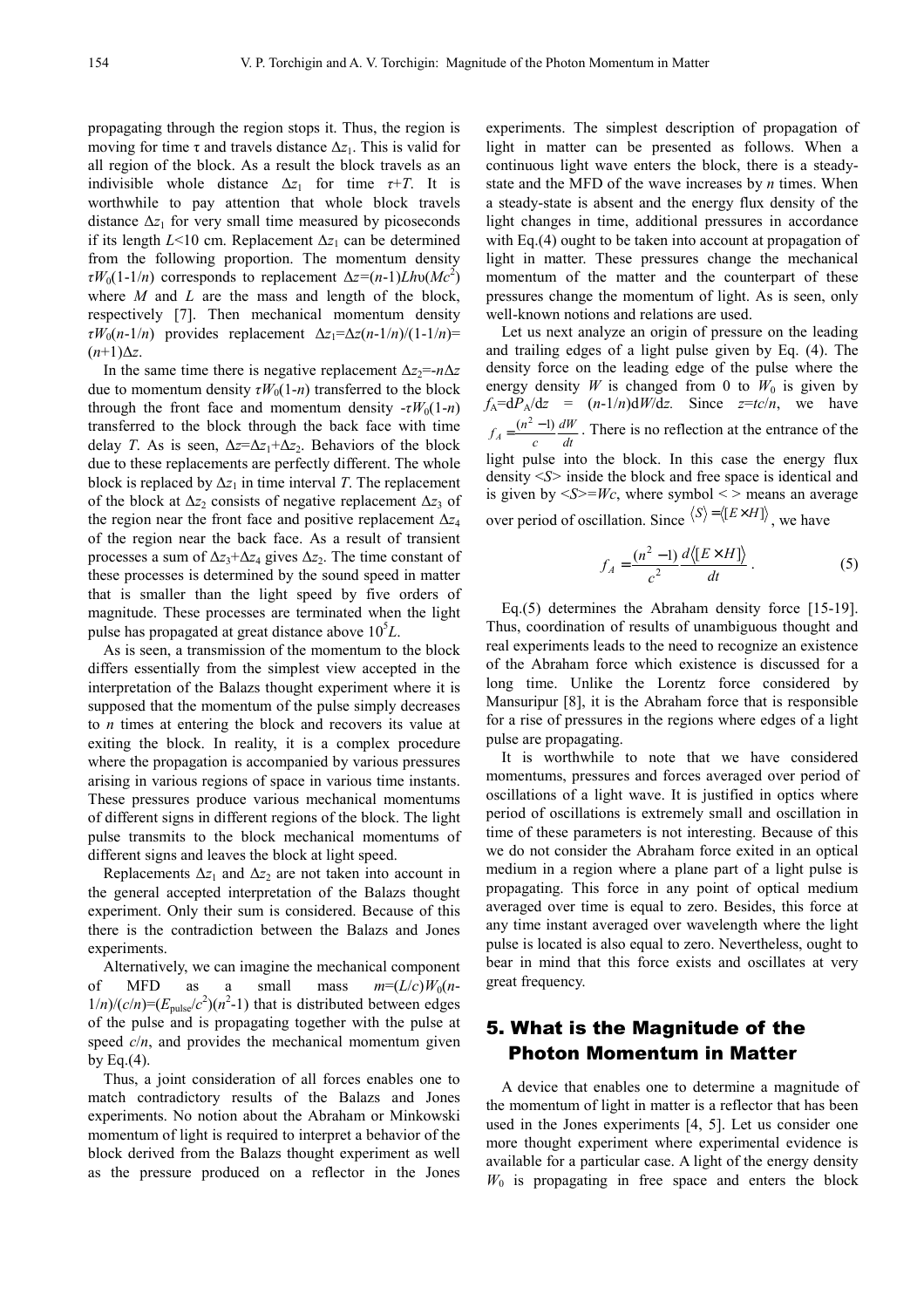without reflection at  $t=0$  where it is propagating in an optical medium and is reflecting from the ideal reflector located on the back face of the block. There is no antireflection *λ*/4 film at the back face of the block.

Let us first consider a propagation of a continuous light wave in the block. The pressures applied to the front face of the block and total pressure applied to the system block + reflector are given by  $2W_0(1-n)$  and  $2W_0$ , respectively. The pressure on the reflector  $P_r$  is determined from relation  $2W_0 = P_r + 2W_0(1-n)$  and, therefore,  $P_r = 2nW_0$ . The pressure applied to the reflector is positive and is greater by *n* times than the pressure applied to the reflector by the same wave propagating in free space. This agrees with results of Jones real experiments [4, 5] and thought experiment [13]. The Abraham forces are absent in this case and, therefore, there is no mechanical component of the MFD propagating together with the light pulse because the light pulse is absent.

Let us next consider a propagation of a light pulse in the block. Let  $\tau \gg T$  and the leading and trailing edges be propagating in free space. The leading edge is propagating after reflection in the medium in backward direction. The trailing edge is propagating in the forward direction and has not entered the block yet. In this case the leading edge produces after reflection the negative mechanical MFD located between it and the reflector. This looks like as if the positive mechanical component is reflected from the reflector. The mechanical component at the reflection produces pressure  $2W_0(n-1/n)$ . The electromagnetic component produces pressure  $2W_0/n$ . The total pressure on the reflector produced by the total MFD is equal  $2W_0n$ .

Let us next assume that  $\tau < T$  and  $\tau_e < \tau$  where  $\tau_e$  is duration of edges of the pulse. When the pulse is reflecting from the reflector, MFD of the pulse changes its direction and pressure  $P_R$ =2 $W_0$ *n* is applied to the reflector in time interval  $\tau$ . The additional pressures at leading and trailing edges of the pulse in matter are both negative at reflection of the pulse and their sum is equal to  $-2W_0(n-1/n)$ . But they are applied to the matter rather than to the reflector.

Thus, a magnitude of the photon momentum in an optical medium increases by *n* times as compared with that in free space. The momentum consists of the electromagnetic and mechanical components that propagate together with the photon and produce on a reflector the same pressure as if the momentum is indivisible. In the same time the mechanical component provides a replacement of the transparent block through which it propagates in the direction of propagation of the photon in accordance with the conclusion of the Balazs thought experiment.

Alternatively, a propagation of the photon in matter can be imaged as a propagation of the light pulse which momentum is increased by *n* times as compared with that in free space. Besides, a propagation of the photon is accompanied by two pressures. One pressure is propagating together with the leading edge of the photon. The pressure is equal  $W_0(n-1/n)$  and is applied to the medium in the

region where the leading edge is propagating. The counterpart of this pressure is applied to the leading edge. Another pressure is propagating together with the trailing edge. As a result, the pressures applied to the medium produce the mechanical momentum between the edges. The pressures applied to the edges change the momentum of the pulse and converts a part of its electromagnetic component into its mechanical one.

### 6. Conclusion

The total momentum of a photon in matter is greater by *n* times than that in free space. The Abraham density forces arising in regions of the matter where leading and trailing edges of the photon are propagating were not taken into account in the generally accepted interpretation of the Balazs thought experiment. Accounting for these forces enables one to match the contradictory results of experiments without introducing notions about different kinds of the momentum of light in matter. It is shown that these forces produce the mechanical momentum distributed between leading and trailing edges of the photon. The mechanical momentum is propagating and reflecting together with the photon. When a photon is propagating in matter, material objects located between the leading and trailing edges of the photon are moving in the direction of propagation. As a result, all material objects through which the photon has propagated are replaced although a net force applied by the photon to the matter when the photon is propagating in matter is equal zero.

#### References

- [1] Н. Minkowski, Nachr. Konigl. Ges. Wiss. Gottingen, (1908) 53.
- [2] C. Baxter, R. Loudon, J. of Modern Opt. 57, 42 (2010) 830- 842.
- [3] D.J. Griffiths, Am. J. Phys. 80 (2012) 7-18.
- [4] R. V. Jones and J. C. S. Richard, Proc. R. Soc. London Ser. A 221 (1954) 480-498.
- [5] R. V. Jones and B. Leslie, Proc. R. Soc. London Ser. A 360, (1978) 347-363.
- [6] N.L. Balazs, Phys. Rev. 91 (1953) 408-411.
- [7] S. M. Barnett and R. Loudon, Phil. Trans. R. Soc*.* A (2010) 368-927.
- [8] M. Mansuripur, Opt. Comm. 283 (2010) 1997-2005.
- [9] S.M. Barnett, Phys. Rev. Lett. 104, (2010) 070401.
- [10] M Abraham, Rend. Circ. Mat. Palermo 28, (1909) 1-28.
- [11] R.P. Feynman, R.B. Leighton, M. Sands, *The Feynman lectures on physics,* San Francisco, Addison-Wesley, 2005).
- [12] L.D. Landau, E.M. Lifshitz, *Mechanics*. Vol. 1 (Butterworth Heinemann, 1976).